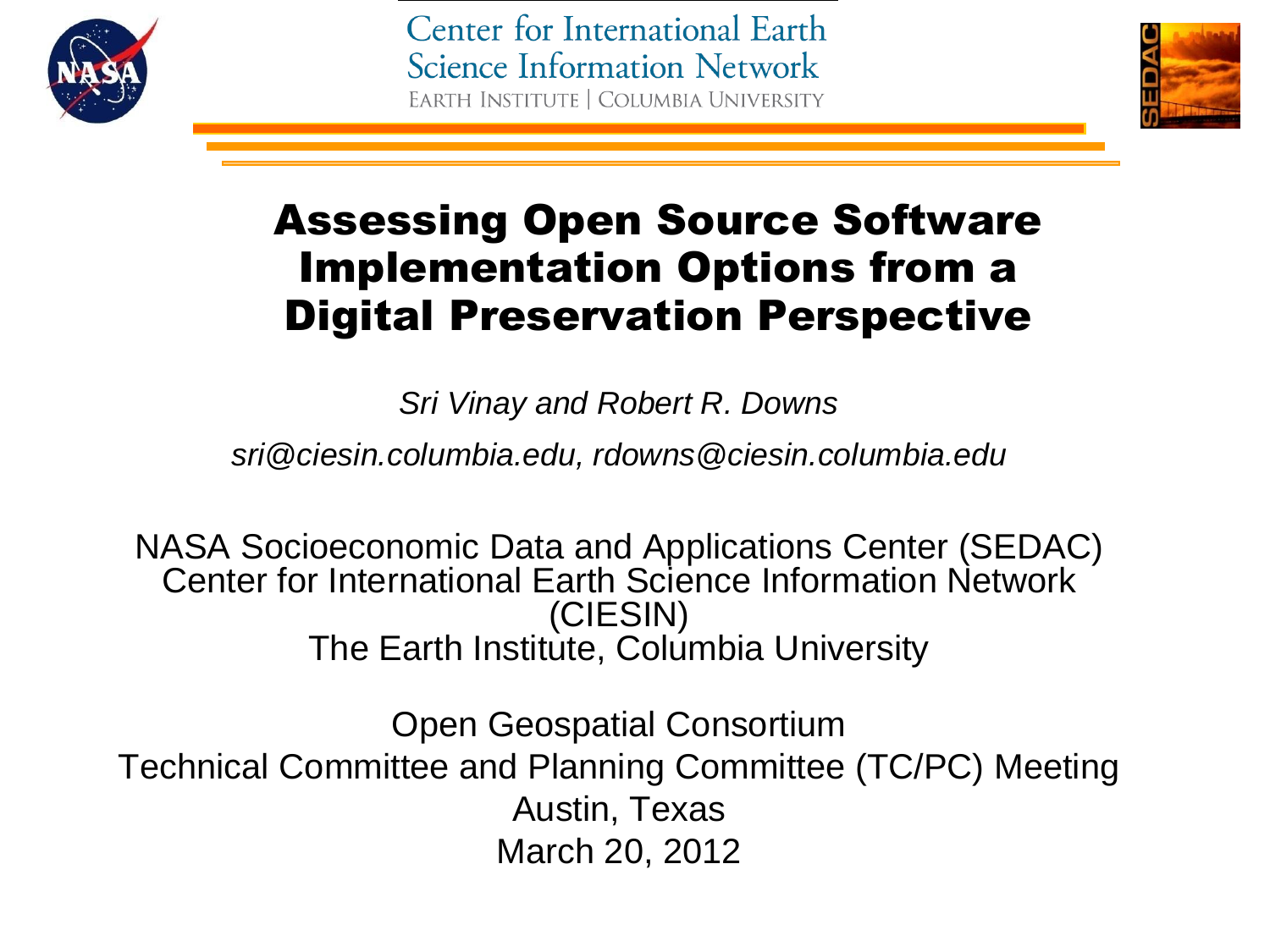



- Digital Preservation Systems
	- Content Management Systems, Databases
	- Digital repositories
	- Digital libraries
	- Digital asset management systems
	- Backup, replication, and recovery systems
- Digital Object Processing Functions
	- Ingest and assessment software
	- Integrity checking and virus inspection applications
	- Data conversion and integration (GIS, stat packages)
	- Transfer
- Digital Object Rendering and Use
	- Viewing and displaying content
	- Analysis and manipulation (GIS, stat packages)
	- Content modification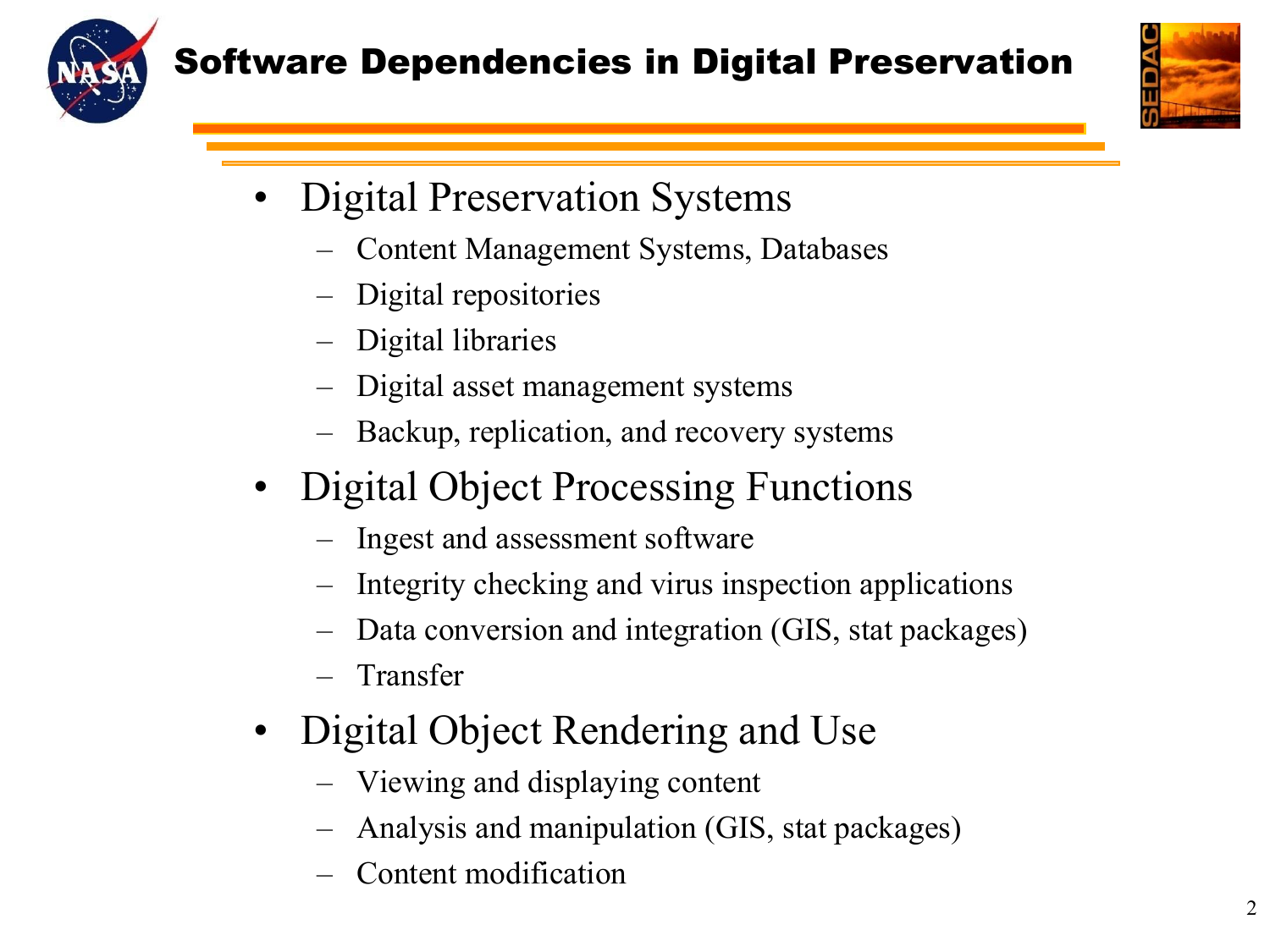



- Digital objects, including scientific data, may be dependent upon software for rendering, either within the platform or externally
	- Enabling the future use of software contributes to digital preservation
- Some software may not include the original code, limiting its use on future platforms to those that are compatible
- Data loaded to some software platforms may become the vendor's property
- Some software licenses may not authorize:
	- Use on multiple devices
	- Use by another user
	- Use within another organization
	- Use after purchased licensing period
	- Porting code to another operating system
	- and more (read the fine print)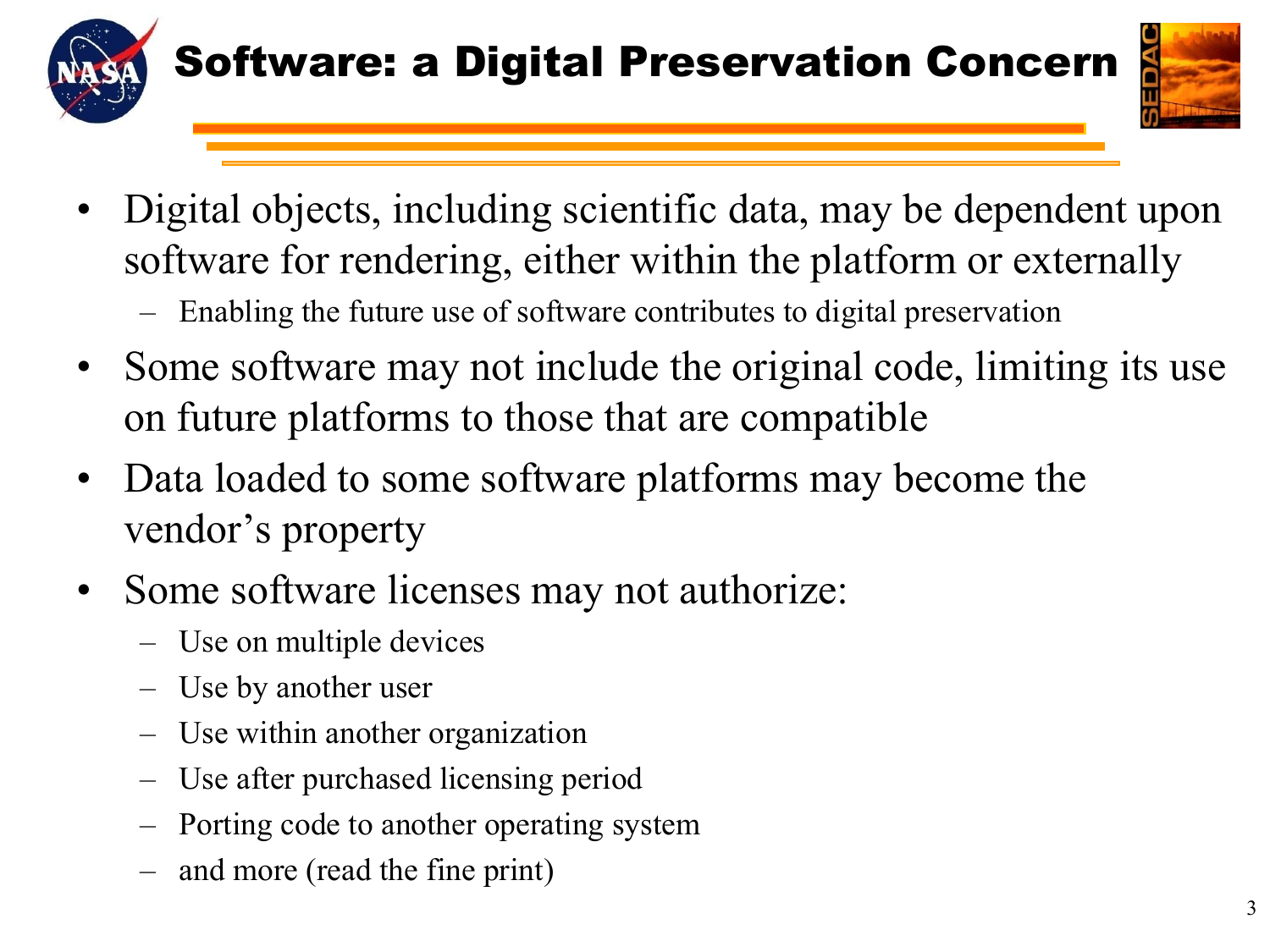



- Open licenses, often without restrictions
	- Generally, not limited to purposes, locations, users, or organizations
	- Licenses vary (read the licenses)
- Modification opportunities
	- May be customized by internal developers
	- Community reviewed for various purposes
	- Being improved by external developers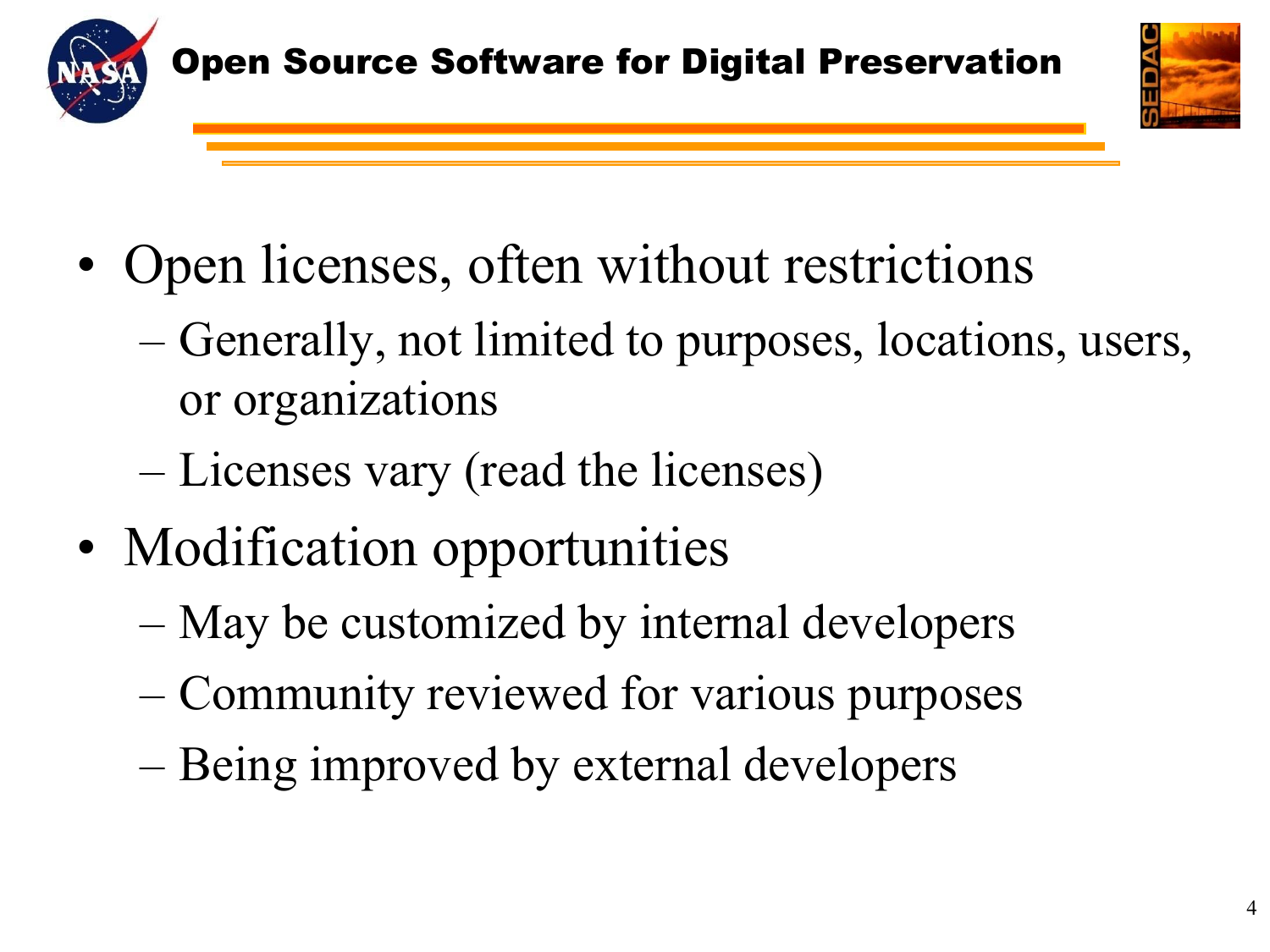



- Open Source Software (OSS)
- Vendor-Supported OSS
- Commercial Software (with or without OSS components)
- Combinations of these options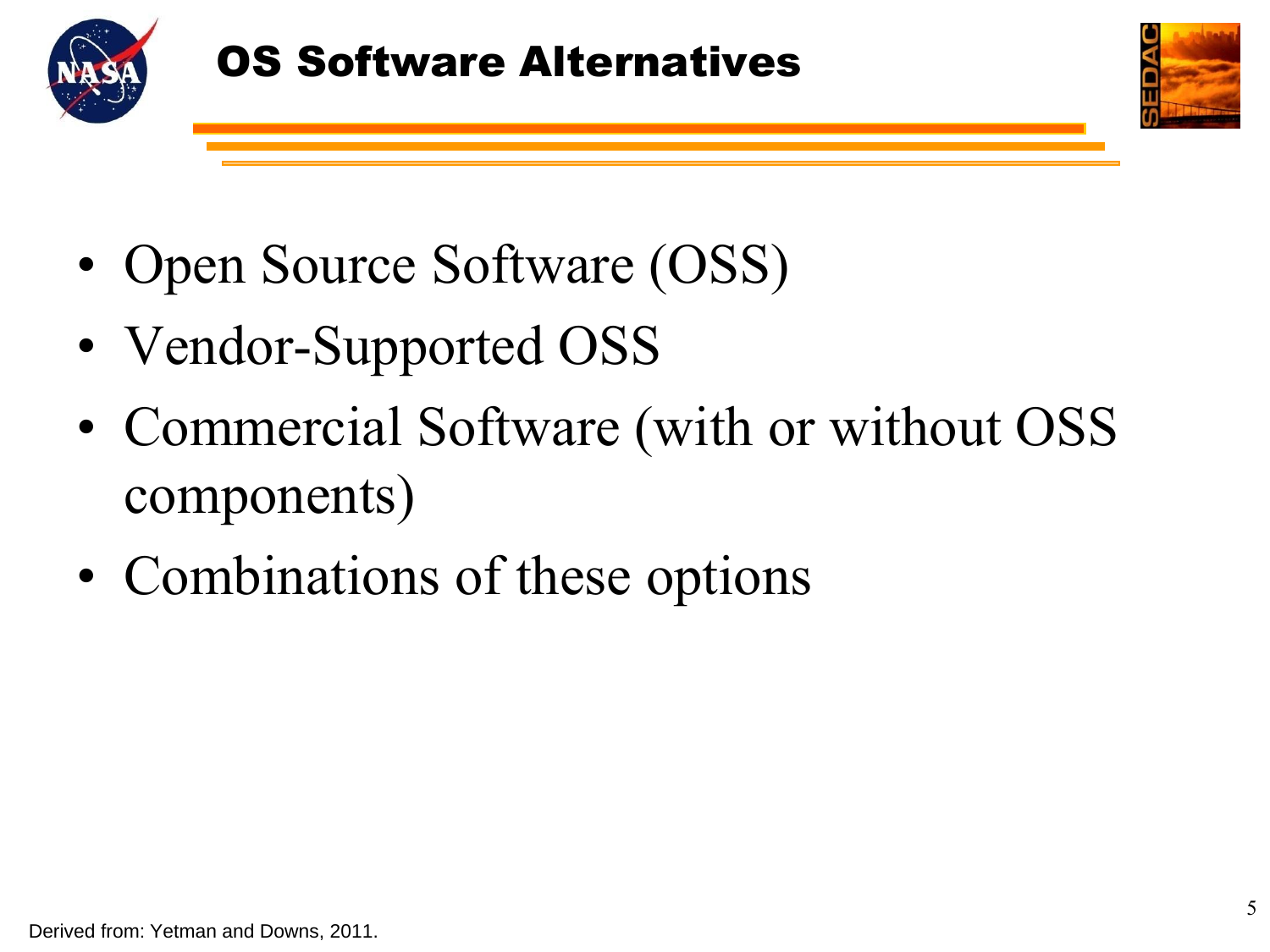



- Develop and share software as open source
	- License as open source to enable adoption and invite enhancements (Example OS licenses: Apache, BSD, MIT)
		- All OS licenses are not the same
	- Provide access within open source community (Apache, SourceForge, GitHub, etc.)
- Collaboratively contribute to OSS projects
	- Adopt OSS developed by others
	- Test, enhance, document, etc., to improve software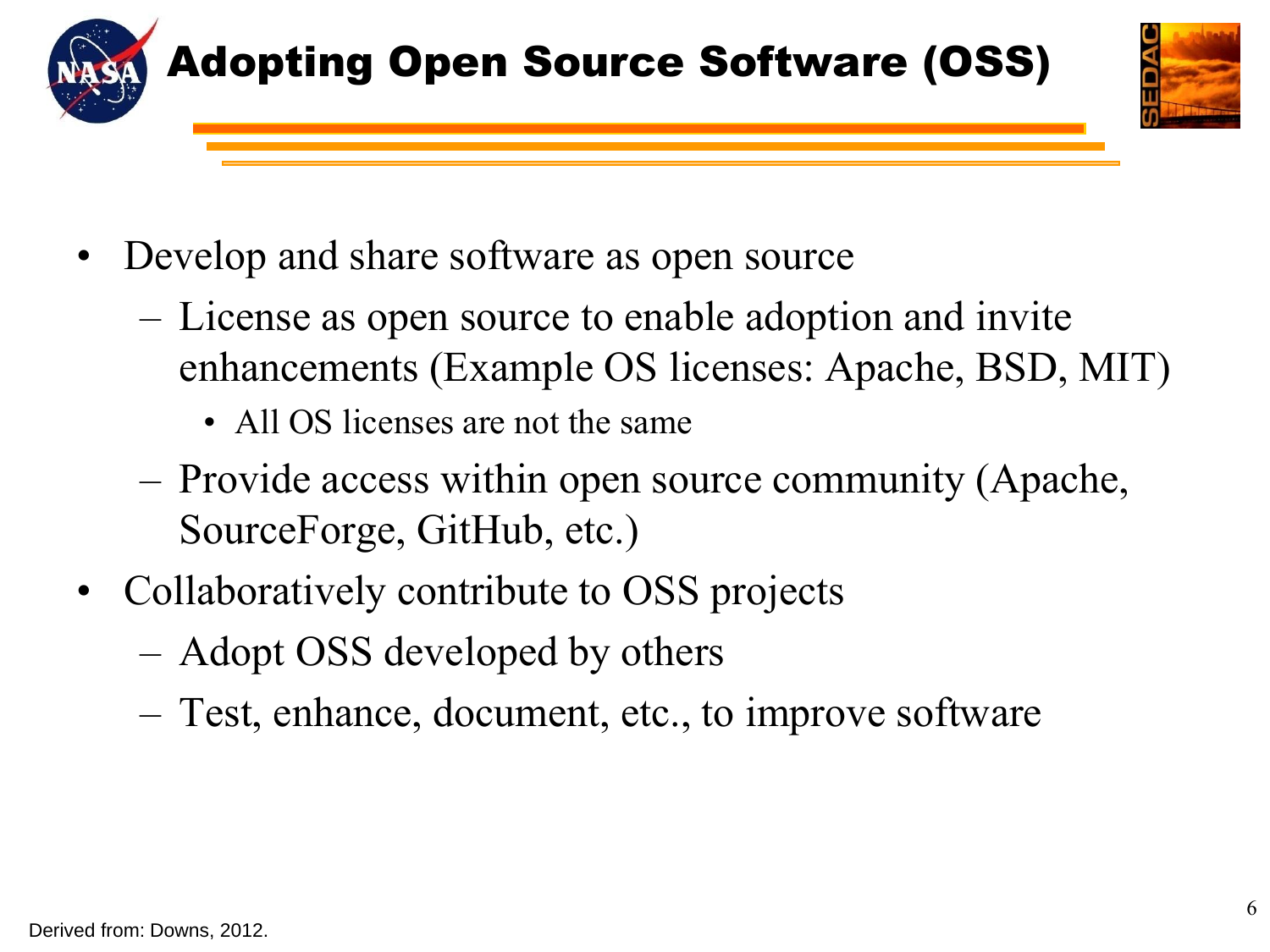



- Adopt OSS product provided by vendor
	- Vendor provides services such as installation, hosting, enhancement, customization, documentation, 24x7 help
- Vendor contributes enhancements to OSS
	- Enhancements meeting customer needs are also applicable to the OSS community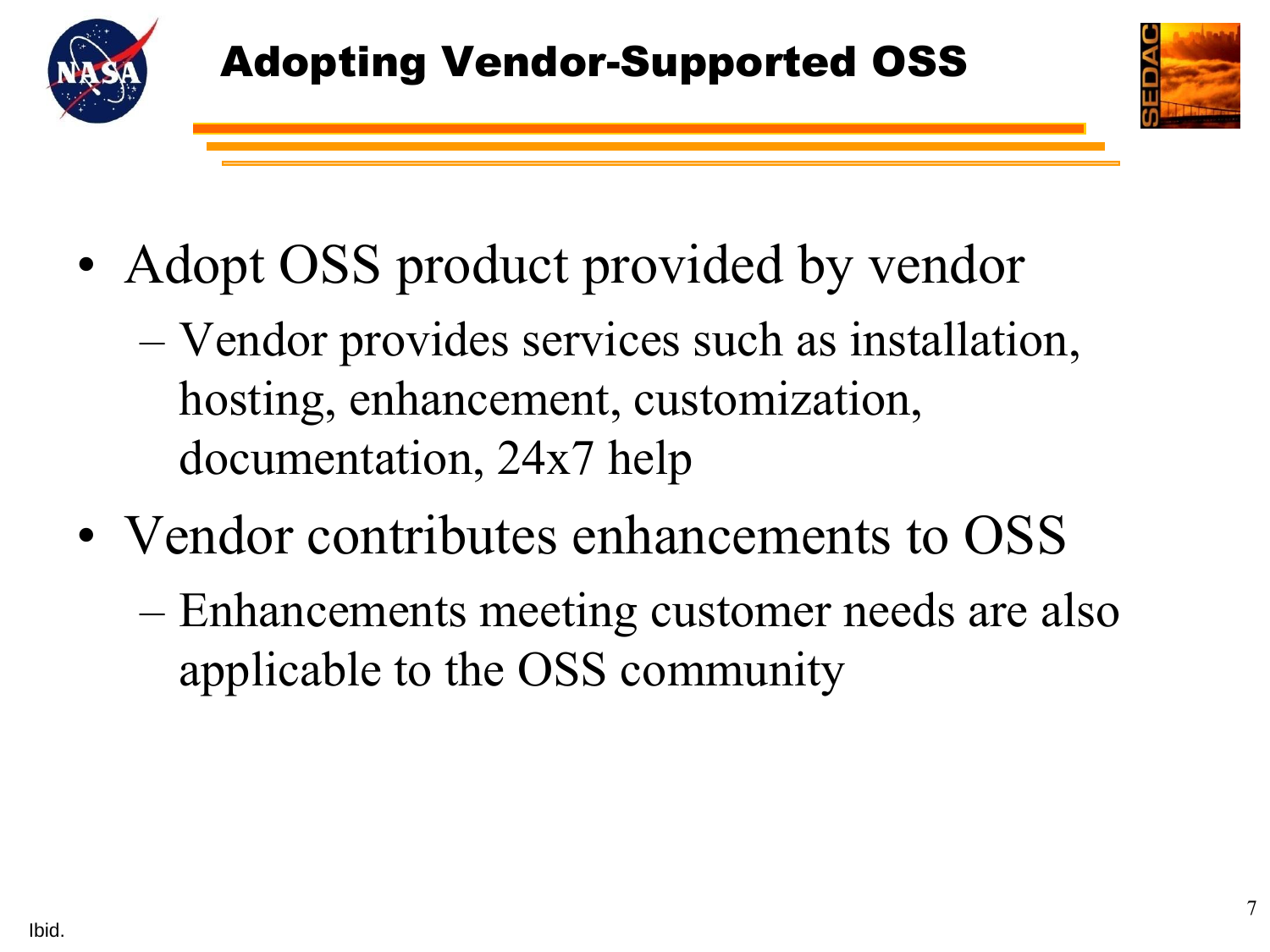



- May or may not contain OSS components
	- Proprietary code may contain restrictions
	- Commercial and OSS license interactions between may be complex
- Identify common needs for enhancements among customers
	- Recommend enhancements to be released by vendor
- Collaborate on customizations within customer community
	- Develop modules for release as OSS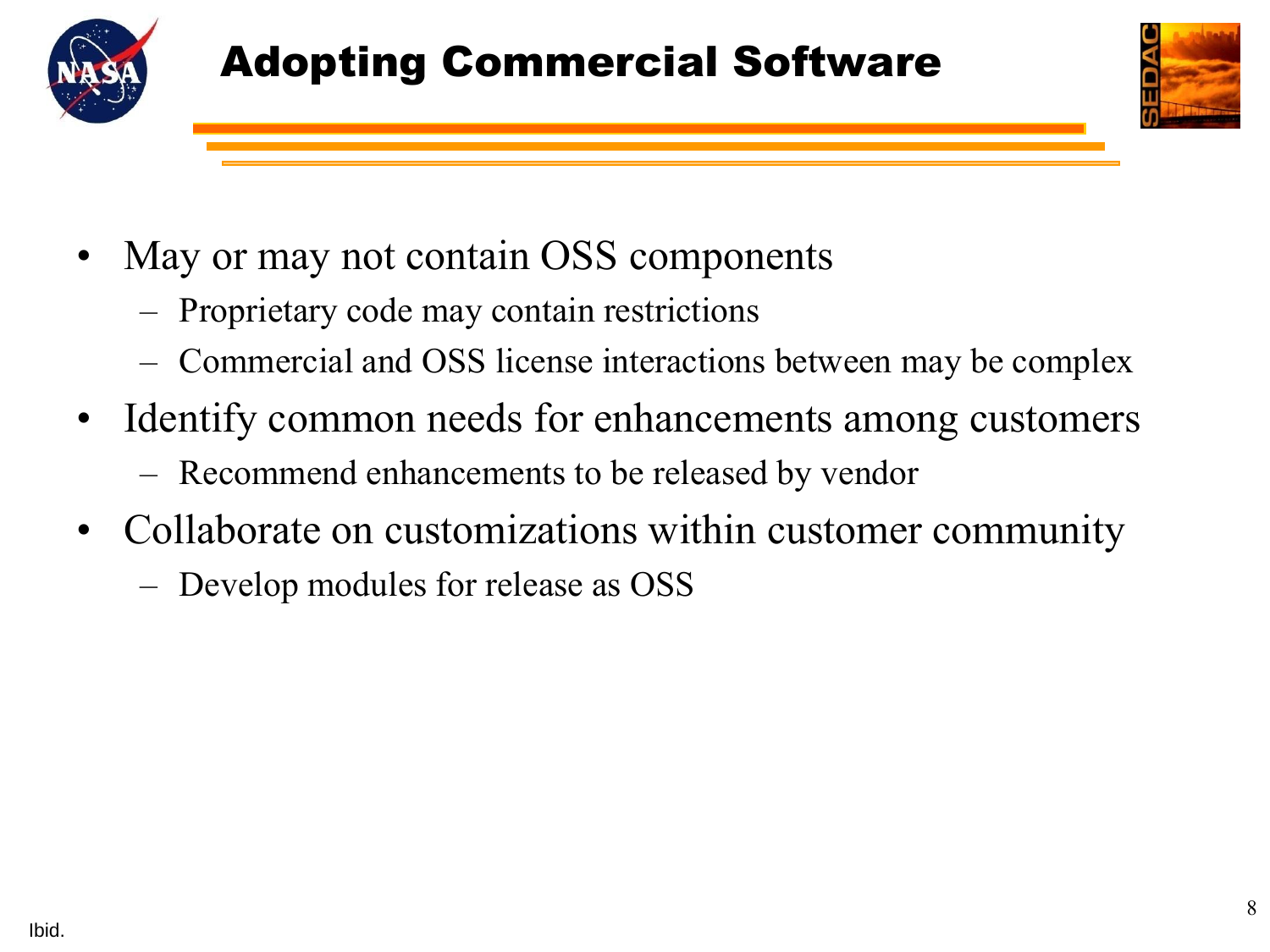



- System composed of commercial and OSS
	- Commercial and OSS products
	- Support from OSS community and from vendors
- Collaborating with OSS and customer communities
	- Developing OSS that integrates vendor products
	- Licensing vendor products that integrate OSS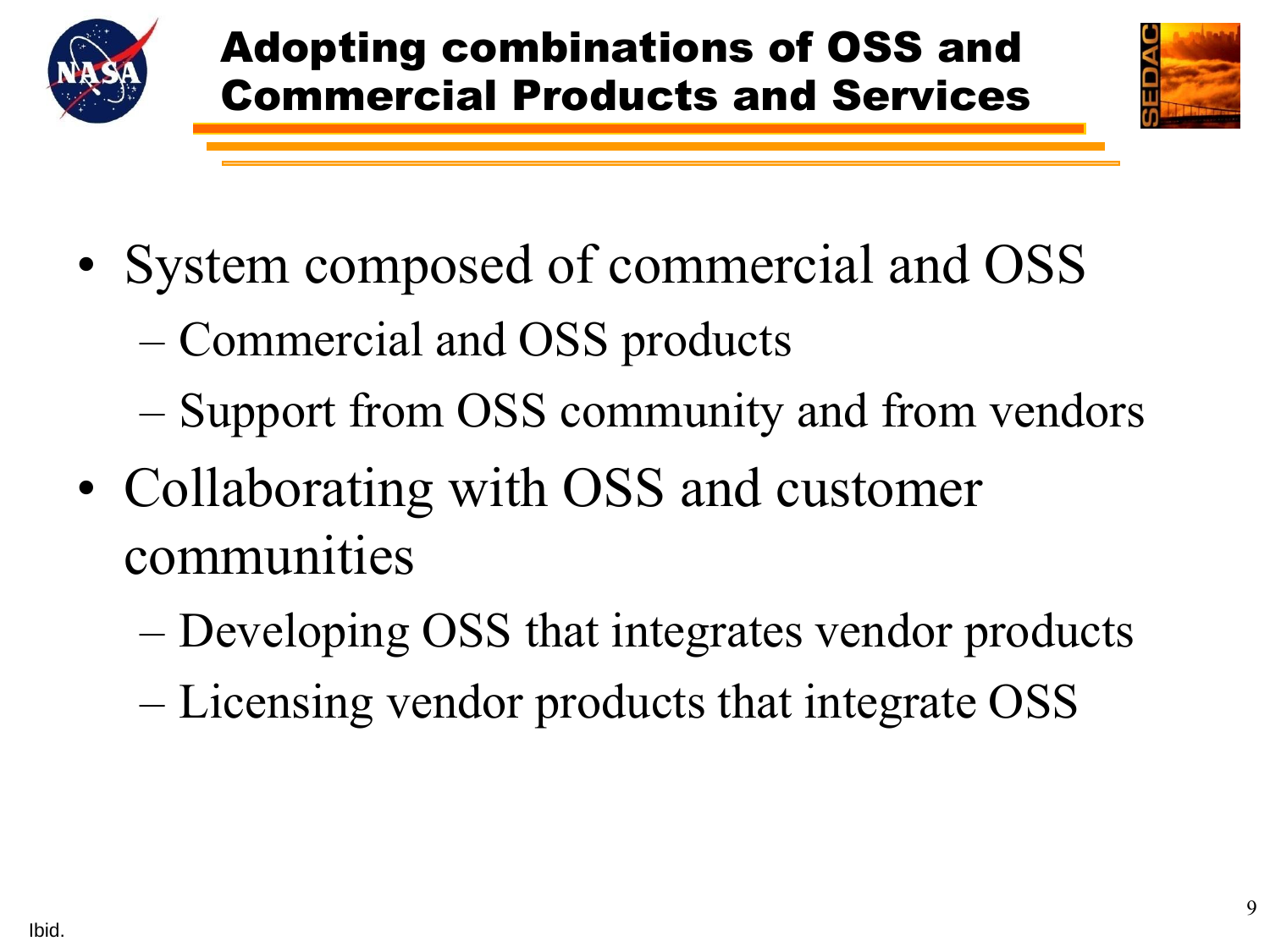



| <b>Software</b>                                               | <b>Risks</b>                                                                    | <b>Benefits</b>                                                        | <b>Preservation Options</b>                                                                       |
|---------------------------------------------------------------|---------------------------------------------------------------------------------|------------------------------------------------------------------------|---------------------------------------------------------------------------------------------------|
| <b>Open Source</b><br>Software (OSS)                          | OS community<br>stagnation                                                      | Development $\&$<br>support from OS<br>community and<br>internal staff | Preserve, modify, use,<br>and distribute in<br>accordance with<br>licenses                        |
| Vendor-Supported<br><b>OSS</b>                                | Change in vendor<br>services                                                    | Development $\&$<br>support from vendor<br>& OS community              | Dependencies and<br>restrictions may need<br>to be identified                                     |
| Commercial<br>Software (with or<br>without OSS<br>components) | Product<br>discontinuation,<br>license limitations                              | Development $\&$<br>support from vendor<br>& customer<br>community     | <b>Additional licenses</b><br>may be required to<br>obtain rights for<br>commercial<br>components |
| Combinations of<br>Commercial & OSS                           | OS community<br>stagnation, change<br>in vendor services<br>or products, rights | Development $\&$<br>support from<br>diversified<br>communities         | Identify interfaces<br>between COTS and<br>OSS; license or<br>replace COTS                        |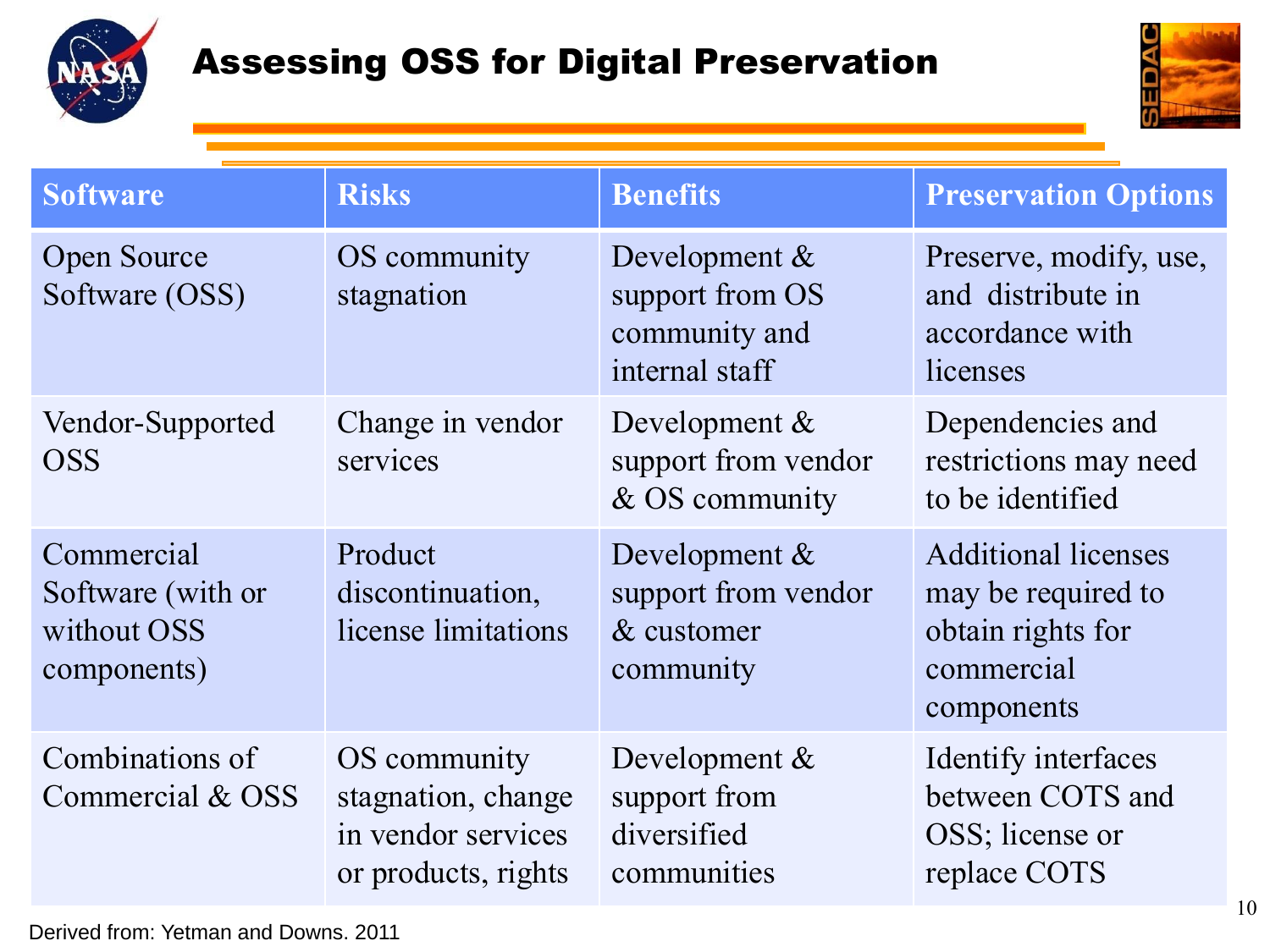



- Assessing the reusability of OSS can indicate its potential for future use
- RRLs (2010) Topic Areas can be used to assess software reusability
	- Documentation
	- Extensibility
	- Intellectual Property Issues
	- Modularity
	- Packaging
	- Portability
	- Standards Compliance
	- Support
	- Verification and Testing
- Levels (1-9) can be used to assess the reusability of OSS for a given Topic Area
- Levels range from 1 (Limited reusability) to 9 (Demonstrated extensive reusability)
- Individual topic areas can be weighted to produce a score for an OSS component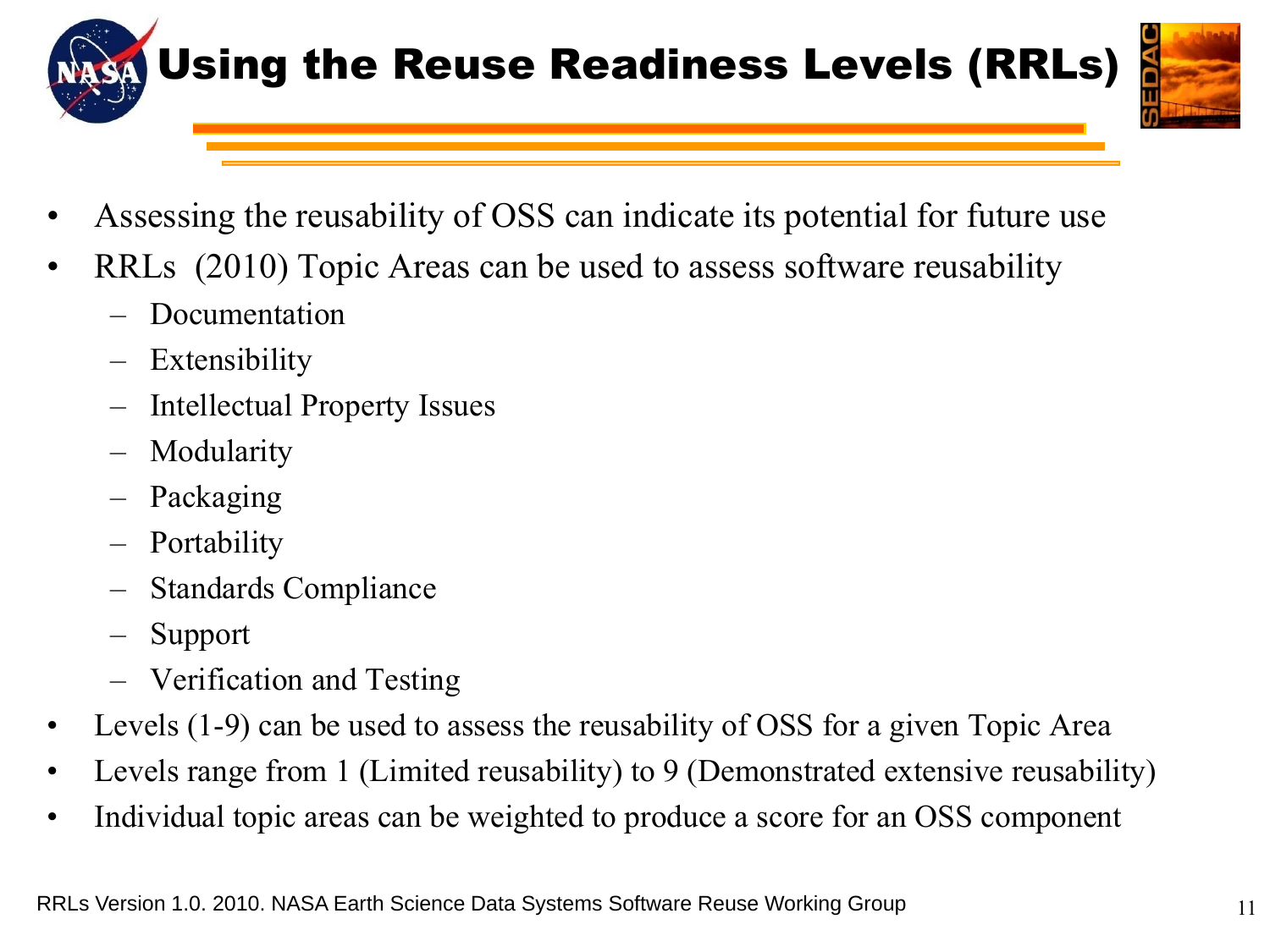

## Assessing Reusability of OSS with RRLs



- RRL  $1$  Limited reusability
	- the software is not recommended for reuse.
- RRL 2 Initial reusability
	- software reuse is not practical.
- RRL 3 Basic reusability
	- the software might be reusable by skilled users at substantial effort, cost, and risk.
- RRL  $4$  Reuse is possible
	- the software might be reused by most users with some effort, cost, and risk.
- RRL  $5$  Reuse is practical
	- the software could be reused by most users with reasonable cost and risk.
- RRL  $6 -$ Software is reusable
	- software can be reused by most users although there may be some cost and risk.
- RRL 7 Software is highly reusable
	- the software can be reused by most users with minimum cost and risk.
- RRL 8 Demonstrated local reusability
	- the software has been reused by multiple users.
- RRL 9 Demonstrated extensive reusability
	- the software is being reused by many classes of users over a wide range of systems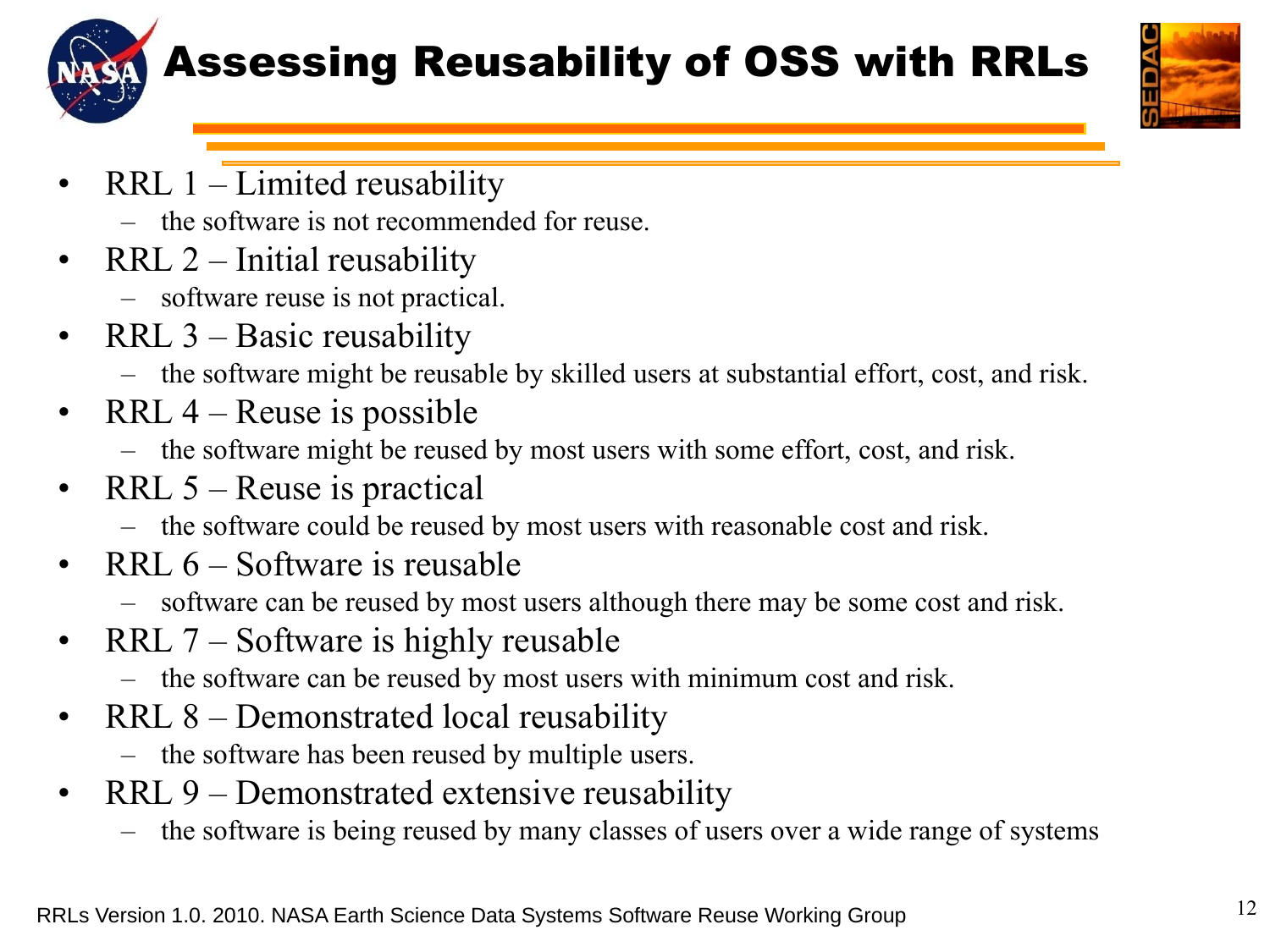



- The legal rights for obtaining, using, modifying and distributing the asset.
	- A formal and documented explanation of the involved parties and roles, with binding statements describing any licensing mechanisms, ownership rights, restrictions, and user/consumer responsibilities related to the distribution and reuse of assets. The legal rights are established in accordance with the policies and laws of the organization that originally produced the software.
	- Potential adopters need to understand the intellectual property issues to know whether they have the authority to reuse the software.
- **Level 9 –** Statements describing unrestricted rights, recommended citation, and developers embedded into product.
	- Multiple statements are embedded into the product describing unrestricted rights and any conditions for reuse, including commercial reuse, and the recommended citation. The list of developers is embedded in the source code of the product, in the documentation, and in the expression of the software upon execution. The intellectual property rights statements are expressed in legal language, machinereadable code, and in concise statements in language that can be understood by laypersons, such as a pre-written, recognizable license.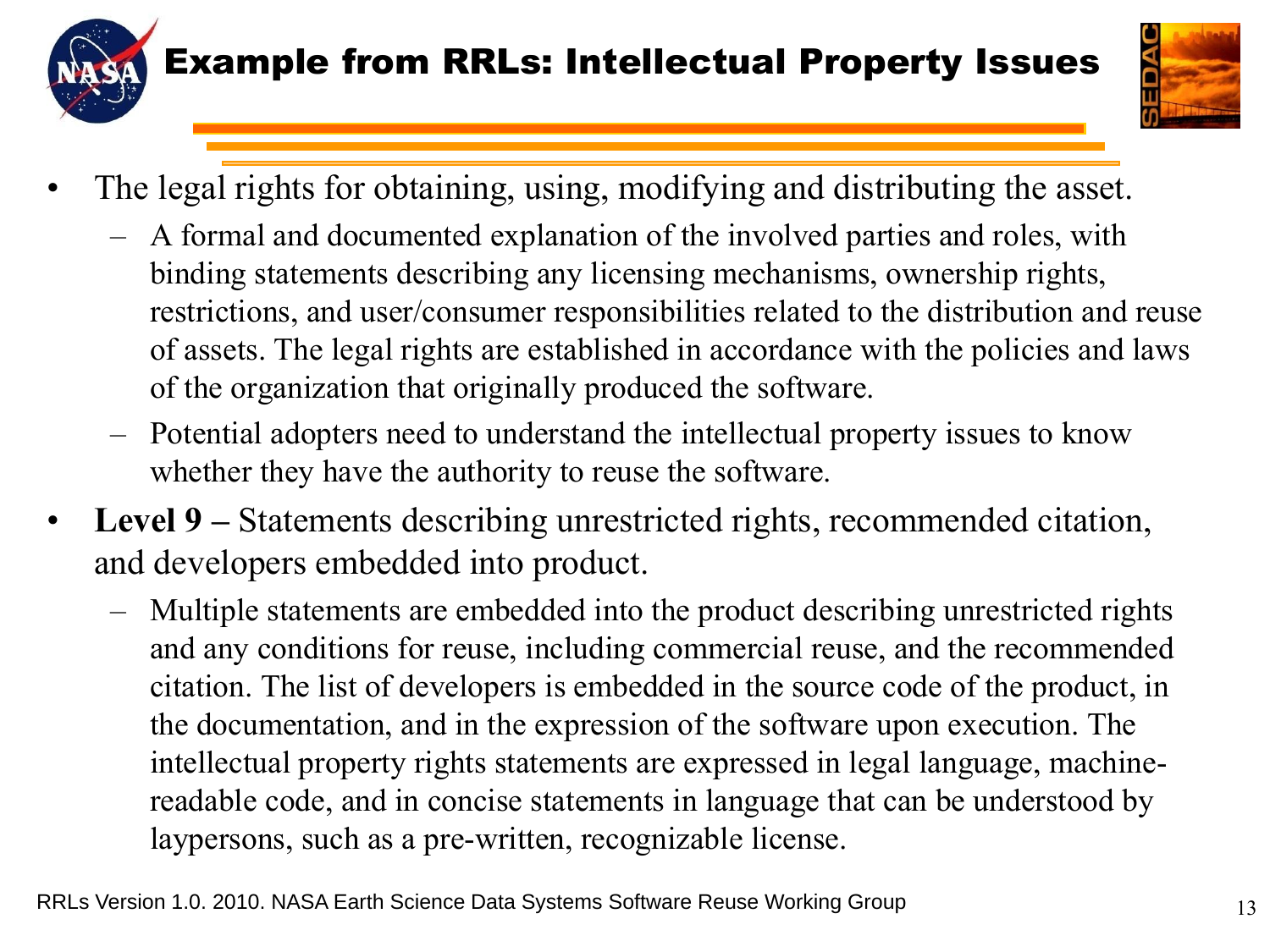



- Digital objects may require software to enable future use
	- To find, access, and analyze data and other digital objects
	- Migrate data from commercial to OS formats
- Assessing reusability of software to be preserved
	- Identify software needs for future levels of services
	- Identify criteria, such as Reuse Readiness Levels (RRLs), as thresholds of acceptability for digital preservation
- All OS licenses are not the same
	- OS licenses may contain incompatibilities
	- Dependencies may exist between commercial and OS licenses
	- Read commercial and OS licenses